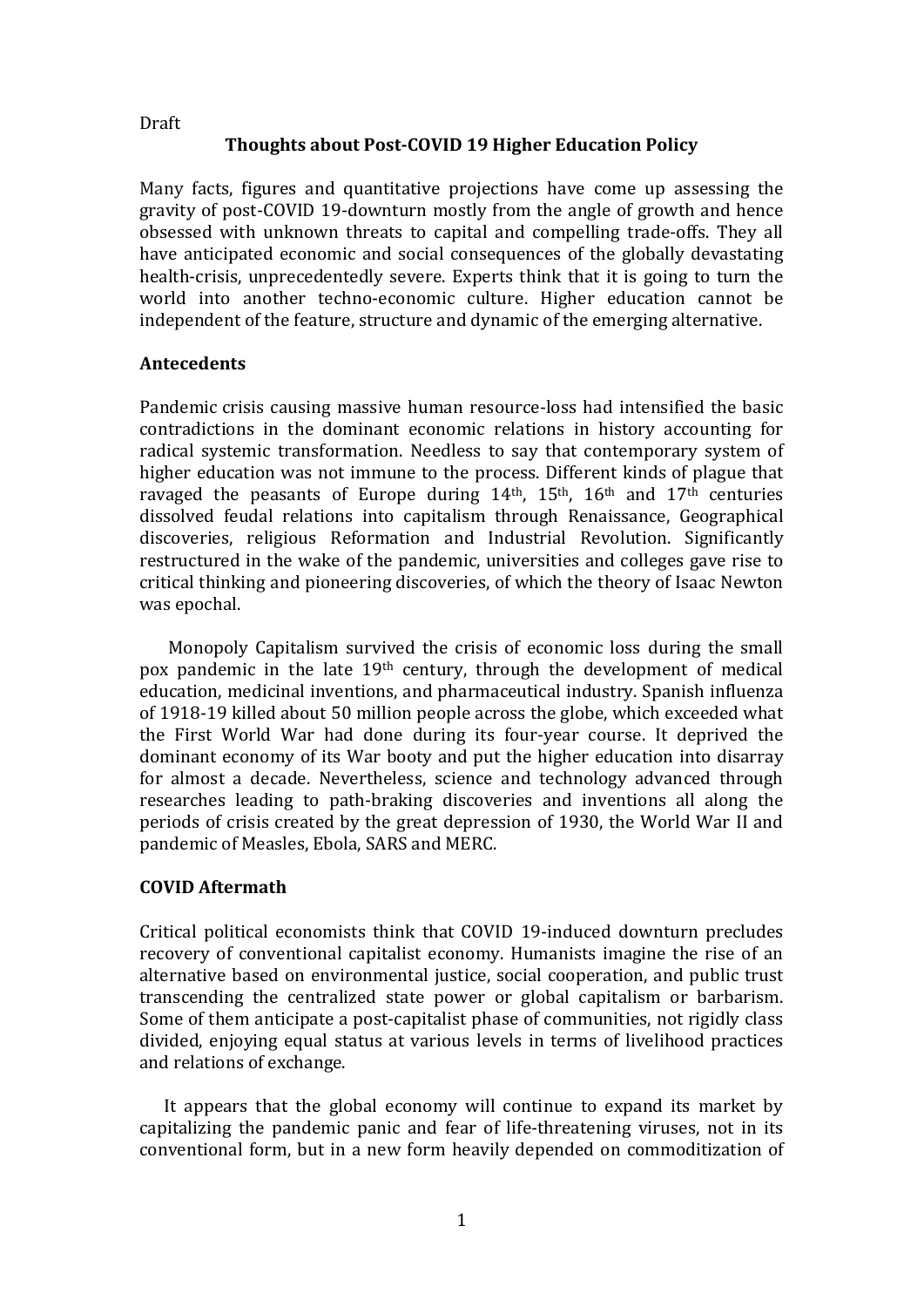technology and science for turning knowledge into capital. Higher education sector has already been undergoing reforms, as the dominant economy wants.

### **Higher Education Scenario**

Pandemic lockdown has helped the world exhilarate the reforms, especially the mode of teaching and evaluation. It appears that the contingent situation will predictably divide the higher education institutions into two types:

- 1. One type covering humanities and social sciences taught informally through virtual mode involving less expense and meant for the general public; and
- 2. The other type covering medicine, pharmacy, nursing, pure sciences, engineering, and architecture taught formally through the campus mode involving more expense. Students of eminent universities have the advantage of in-face interactive learning distinct for criticality and creativity of the campus as well as the freedom of auditing the lectures of outstanding professors in the web, which make them more competent.

Lockdown-induced closure of higher education institutions will compel teachers and students to resort to online mode and along with other dictations there would be call for a *de facto* switching to the system of virtual learning. Hailed more effective, quick and less expensive, the online mode of teaching would allow all the Open and other universities to run UG and PG programmes in online mode pushing an unprecedentedly huge number of teachers into a mode unfamiliar to them.

 Online teaching and evaluation would be pushed as a new normal under the pretext of the pandemic crisis. Online delivery of lessons would not be feasible in the case of about thirty percent of students at home under lockdown wanting net connectivity. It would upset objectives of access, equity and excellence in the higher education sector. Further, this massive shift to online mode would be tantamount to leaving one third of the teaching faculty redundant. This would help crony capitalist governments to cut public expenditure on higher education by replacing a considerable portion of the teaching faculty.

 It is true that the age-old in-face lecture mode followed in colleges and universities has democratized mediocrity. It is also true that smart teaching under electronic sophistication can render students the latest course material as well as lectures of high profile professors including Nobel Laureates through virtual classrooms. Administering of courses online would definitely have to compromise quality unless used as a complementary alternative. However, online lessons provided by Coursera, EdX, Future Learn, Udacity, Canvas Network and many others in European languages are being used as complementary by students in great institutions famous for campus learning. Students' knowledge supplemented through online instructions by worldrenowned scholars would compel the ordinary professors to be academically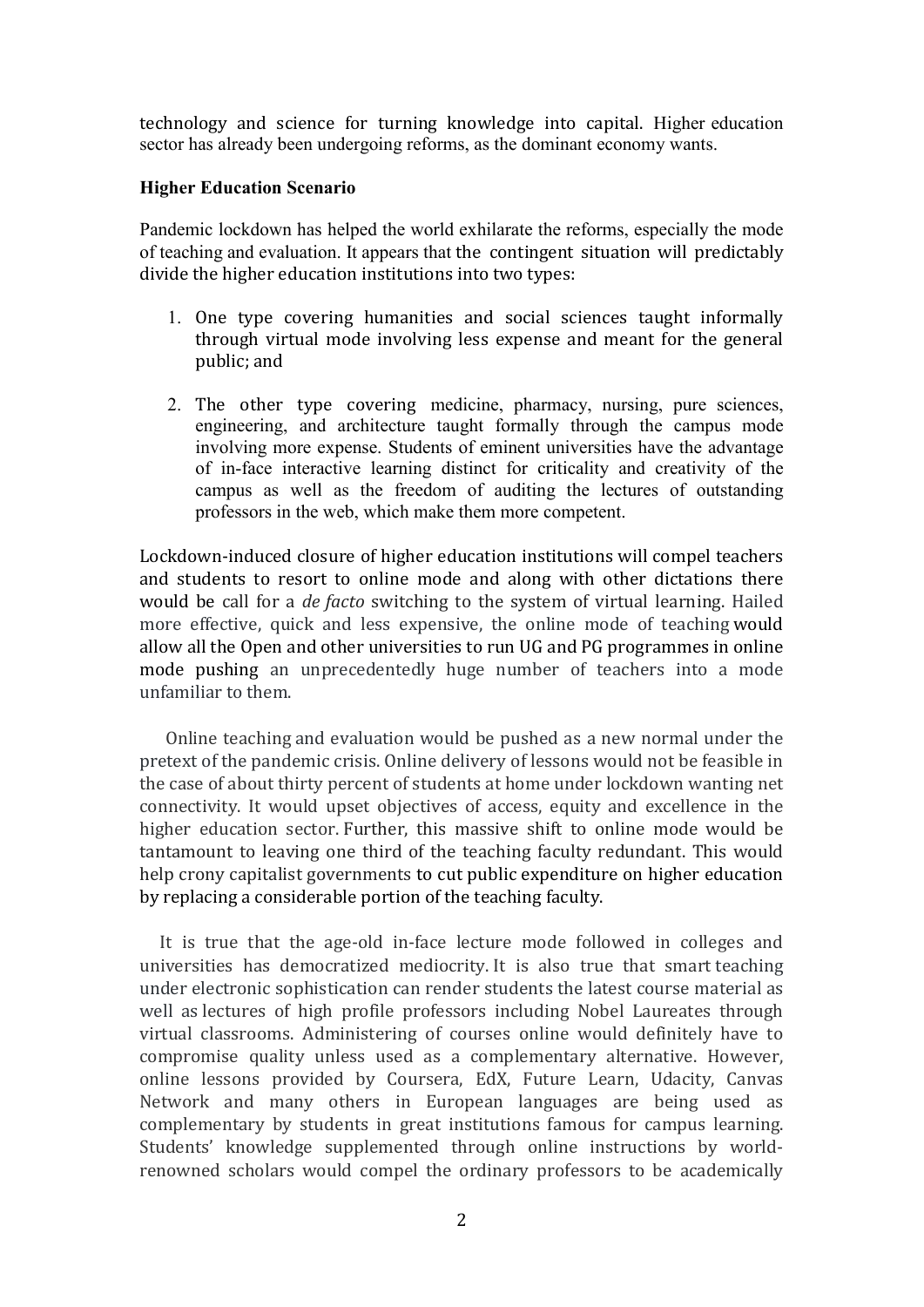more challenging in their teaching. In short, virtual higher education would never match the campus based real that is distinct for various critical aspects of rigorous learning.

### **Possible Transformations**

Nevertheless, the COVID-induced virtual mode will bring about a series of transformations in the concept of higher education institutions, their clientele and practices. The concept of competence, outcome, teaching, learning, evaluation, quality, access, equity and excellence will be different. Competence will be e-competence, outcome will be computational, teaching will be ICT linked, evaluation will be online, quality will be e-competency related, access will be technology dependent, and equity will be a mere rhetoric.

 Post pandemic higher education, particularly research, will have special focus on the emerging knowledge universes, both the macro and micro, separately as well as in combination. Independently, the macro is being explored in terms of non-classical mechanics and impact physics through new means of measurement. Combination of the macro and micro has already been there for knowing the macro through extrapolation as in the case of Geology and Cosmology. A better combine can be exemplified through the case of plasma high-energy physics and shockwave hypersonic velocity in space technology. Many science-tech hybrid areas focusing on micro space and milliseconds instead of the macro space and infinite time will gain added significance in higher education curricula. Understanding the micro universe of functional and structural genomics, gene sequences of viruses, self-replicating particles, graphene, nanotech sensors and transmitters, brain-computer interfaces and umpteen other survival-related researches will engage higher education institutions.

 Disciplines will increasingly draw closer to one another in the wake of the emergence of more and more cross-disciplinary areas of knowledge. Blurring of disciplinary borders in higher education will demand cross-disciplinary literacy among teachers and adaptability among students. Growth of sciences through narrow specialisations in their turn becoming sub-disciplines of added rigidity will be forced to break the disciplinary silos and allow flexibility of choice in specialization across disciplines. Specialization giving precedence of parts over the whole impeding holistic understanding will phase out. Higher education will become more and more personal and self-directed rather than general and institutionally administered through fixed requirements and procedures.

 Corporates would need science-tech graduates of innovative faculty in plenty for them to choose the best to work at low cost in their research establishments. It would be increasingly recognized that the developing world of poor quality higher education is rich in students of innovativeness. Since picking and training them as such being costly, the developing countries would be more and more encouraged to uniformly redesign their higher education to serve the purpose. Such redesigning and homogenizing reforms have already been in progress everywhere including India.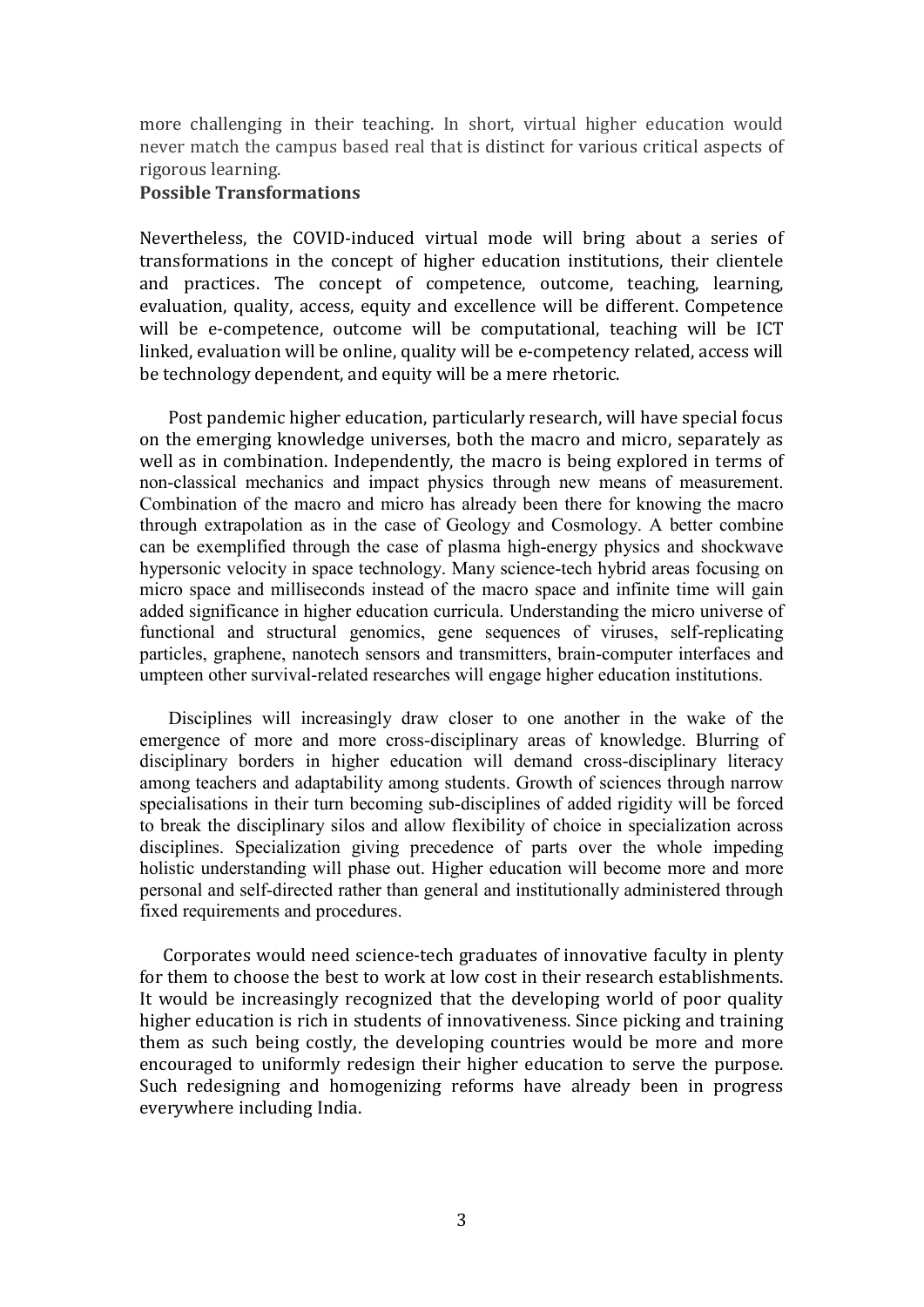# **Indian Context**

What could be the post-COVID residual in the domain of higher education is an important question. In India, the higher education sector would largely remain the same but will be centralized under a single regulatory authority with the number of institutions highly reduced and made uniform through homogenization of curricula, academic programmes, and learning outcomes as construed by experts in the corporate knowledge industry. A centrally monitored single online podcast of course material will be nationally imposed. Institutions would be funded selectively through 'challenge mode' pressurising them to function as centrifuges sifting out best brains trained in high power computing to work in corporate institutions of science-tech hybrid areas. Higher education institutions in the country will compete to provide teaching and learning environment appropriate for production of the graduates employable in knowledge industry. Indian higher education, not dependent on foreign students, will be least affected by the international supply chain disruption thereof. Demographically favourable from the demand side, Indian higher education institutions will not face scarcity of students and hence no revenue fall. Nevertheless, the institutional role redefined due to dependency on virtual classrooms and online transactions, the cost will be less, although the private establishments might charge heavily.

# **Challenges**

COVID19-induced new environment necessitates a shift in perspective regarding higher education.

- Online mode is going to stay as a new normal and as the most important complementary to the present mode, if not *a de facto* substitute immediately.
- Incorporation of the online tools will not be optional anymore. Webinars and Teleconferencing will become the regular practice. All this has been happening as a crisis-driven stopgap arrangement.
- Quality online teaching/learning programmes are high-input enterprises requiring a considerable investment on technological infrastructure.
- We have to think about the ways and means of developing Online teaching tools and providing training in their effective use.
- Some of the teachers have tried online teaching in amateurish ways of their own.
- It is necessary to turn them into professionals capable of using the technology innovatively and train students how to make the best of it.
- Converting a conventional course into online mode is not an easy task. It requires professional training.
- It is important for the teachers to know that such a professional rearticulation is inevitable for not being replaced from their occupation.
- We have to design training programmes suitable for mobilizing their resources by providing a wide range of holistic solutions to the challenge of online teaching, which can make them professional indispensable in the sector.